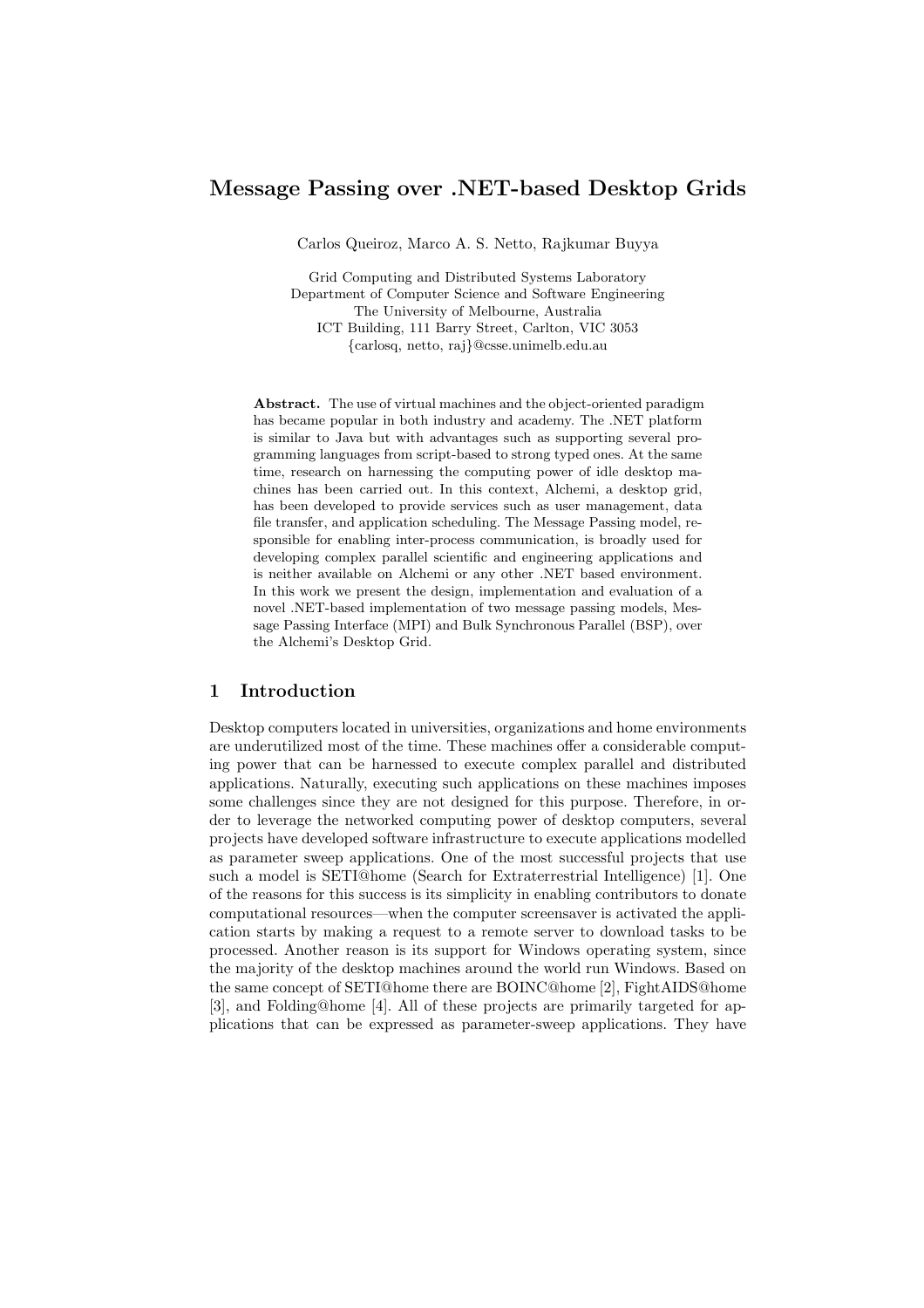no or lack of support for creating applications consisting of tasks that need to communicate and coordinate their activities by exchanging messages among themselves.

Nevertheless, there are important applications that require inter-process communication. For example, in a forecast weather application, where each application process is responsible for evaluating a part of a map, the common map borders must be synchronized between two or more processes. This kind of application is challenging compared to embarrassingly parallel applications (e.g. parameter sweep or Bag-of-Tasks). That is because a machine failure does not compromise the execution of the entire application since the other processes are independent. Also, there is no problem if one process executes a task faster than the others. On the other hand, these issues are a problem for message passing applications; a machine failure has to be handled to stop the whole application and the differences on machine performance have to be carefully handled to minimize the influence in the final result. Issues such as scalability, security, and scheduling are even more critical for message passing applications due to the inter-process communication in dynamic and open network environment.

In order to tackle with the challenges of creating and using Desktop Grids, middleware systems must provide simple and efficient mechanisms for both Grid application developers and computing resource donators. In addition, they also need to embrace modern and standard based network application development and execution environments such as .NET. Alchemi [5] is one of the desktop Grid middleware technologies that meet these requirements. However, like many other related Desktop Grid environments under Windows and .NET environments, it was primarily targeted for task-farming applications and had no support for message passing applications. To over this limitation, we have extended Alchemi environment by implementing two message-passing models: Message Passing Interface (MPI) and Bulk Synchronous Parallel (BSP) model.

The main contributions of our work are: (i) devising message passing model for parallel programming on .NET-based Desktop Grids; (ii) design, implementation and the integration of two message-passing libraries into Alchemi Grid environment; and (iii) performance evaluation of the implemented libraries.

The rest of the paper is organized as follows. Section 2 describes the two message-passing models we ported; Section 3 presents the related work and discusses the limitations of existing solutions; Section 4 describes the design, implementation details and integration of the libraries into Alchemi; Section 5 provides performance evaluation results; and Section 6 concludes the paper and discusses the further work.

### 2 Message Passing

Message Passing is a communication paradigm to develop parallel and distributed applications that require inter-process communication. The Message Passing Interface (MPI) and the Bulk Synchronous Parallel (BSP) computing models are specifications for parallel processing that have numerous different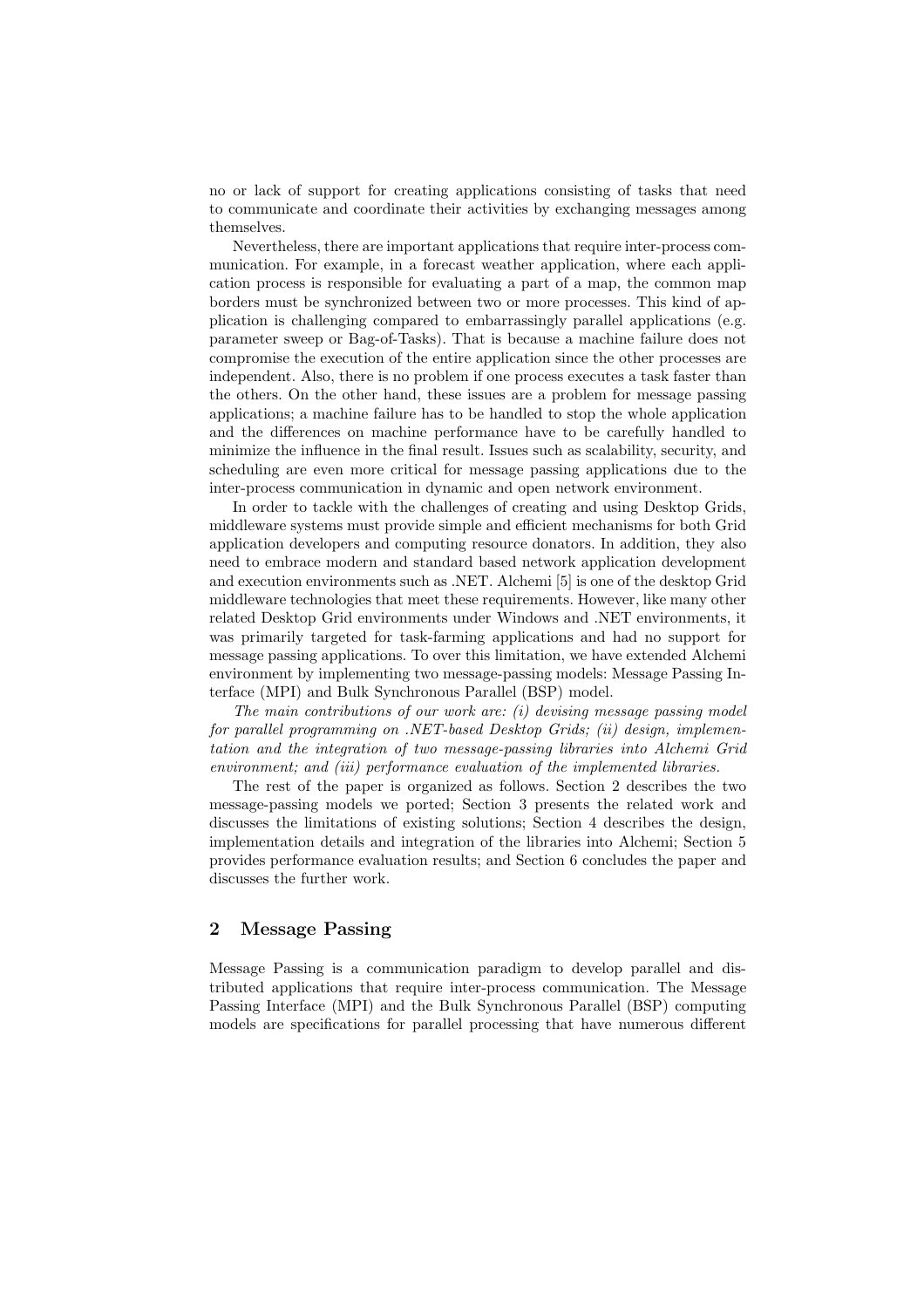implementations. For MPI, the most well-known and current available implementations are LAM/MPI<sup> $\star$ </sup> and MPICH<sup> $\star\star$ </sup>. On the BSP model, BSPLib [6] is the most famous one.

MPI [7] is a de facto standard for developing high-performance applications for parallel computers. It provides an expressive number of functions, 128 in MPI-1 and 194 in MPI-2, to perform both point-to-point and collective communication procedures. It also supports several types of communication, for instance, synchronous and asynchronous communication through blocking and non-blocking send and receive functions. Although there is a considerable complexity on developing applications using this model it has been successfully used by most of researchers in high-performance computing field.

Inspired in the von Neumann model, Leslie Valiant, in 1990, introduced the Bulk Synchronous Parallel (BSP) computing model as a bridging model to link hardware and software for parallel computation [8]. The BSP model is compatible with the conventional SPMD/MPMD (single/multiple program, multiple data) model and has both remote memory access and message-passing support. In BSP, a parallel program executes as a sequence of parallel *supersteps*, where each superstep is composed of computation and communication followed by synchronization barriers. The barriers act as a process synchronizer; the processes must achieve the same point of execution for then continue their computation. In the context of non-dedicated machines, differently from MPI, these barriers assist checkpointing making it easy to be implemented. Even though MPI provides support for barriers they are not mandatory.

# 3 Related Work

There are Desktop Grid systems being developed to support parallel applications in Windows/.NET environments. They include application-specific Desktop Grid systems, such as SETI@home [1], FightAIDS@home [3], Folding@home [4]; and general purpose Desktop Grid systems, such as BOINC@home [2], United Devices Grid MP, and Alchemi. All these systems are primarily targeting for parameter sweep type applications. Recently, a number of works have investigated possibility of supporting message-passing applications within Desktop Grid systems.

In Bayanihan system [9] users donate their resources by pointing their browsers to a particular website to be part of the parallel network. The system is based on Java and consequently can be used in Windows environments. It supports BSP applications and checkpointing facility. One limitation of this solution is that donators have to login to their machines and access a specific website. As the user application is a Java applet the web browser has to be on that specific website as long as the user wants to donate computational resource. If we consider organizations, or laboratories in universities, where people are encouraged

<sup>⋆</sup> LAM/MPI project site: http://www.lam-mpi.org/

<sup>⋆⋆</sup> MPICH project site: http://www.mcs.anl.gov/mpi/mpich/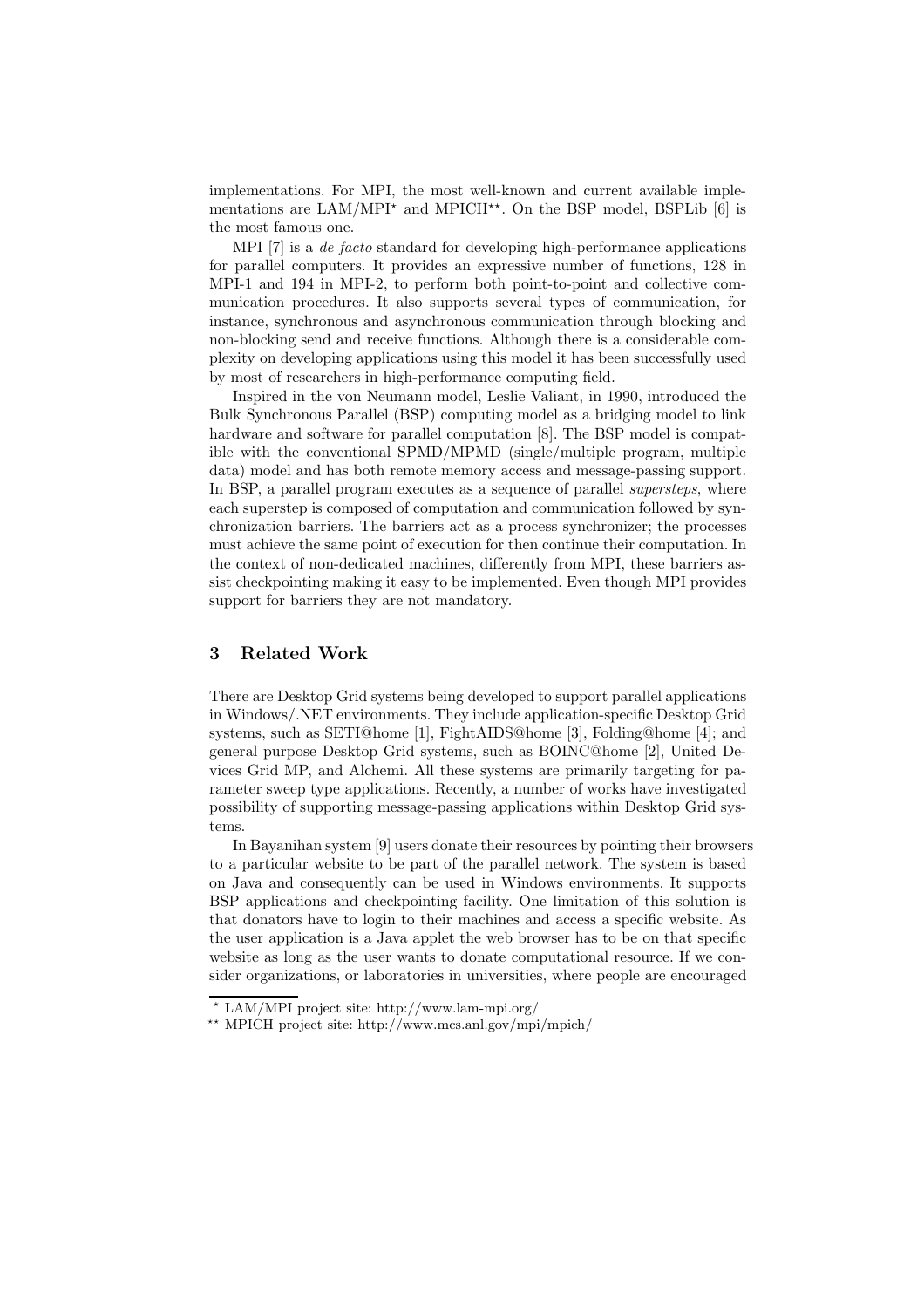to logout of their computers stations as soon as they leave their desks, this approach is not feasible. Another problem is that all messages are sent through the server machine which becomes an enormous bottleneck.

InteGrade [10] supports execution of parallel applications based on the BSP model [11]. The BSP support is based on Oxford BSPlib with all inter-node communication in CORBA. The BSP API is not part of InteGrade core. However, it has access to all InteGrade services, such as checkpointing and authentication. InteGrade does not provide support for Windows and user applications must be written in C to support checkpointing. Currently, they support UNIX based systems only.

BSP-G [12] is a project that aims at fostering the Globus Toolkit (GT) services to create an API for developing and executing BSP applications over GT. BSP-G is not aimed at executing applications on desktop machines and also relies on Globus, which has a poor support for Windows environments. PUBWCL [13] is a Java-based system aimed at executing BSP applications on non-dedicated machines. It provides support for load balancing, fault tolerance and process migration at run-time through the use of JavaGo. It is a standalone library that does not take benefit from middleware functionalities, such as user management, resource discovery, security, and so forth. MPICH-V [14] is the representative project in the context of executing MPI applications over Desktop Grids. It is an MPI implementation based on MPICH and its main focus is on fault tolerance. Similar to PUBWLC, MPICH-V does not benefit from Grid middleware, which means, it is one more library for executing MPI applications over volatile resources. MPI-C $\#$ -CLI [15], although implemented on .NET, it is a binding port that still relies on native MPI implementations by calling external libraries into  $C#$  applications.

As it can be noticed there is no available support for execution of parallel applications (message-passing paradigm) on middleware running over Windowsbased Desktops. The goal of our work is to overcome this lack by implementing support for two well-known message passing models, MPI and BSP, over a Grid middleware based on Windows and Alchemi.

### 4 Message Passing over Alchemi

In this section we briefly introduce the Alchemi's Grid middleware then we discuss some benefits of relying on a Grid middleware for the development of message-passing libraries and the use of these libraries to create parallel applications. Further, we describe the design and current implementation of our libraries.

#### 4.1 Leveraging Grid Middleware Systems

Relying on a Grid Middleware brings several benefits. Some of them are: security, resource discovery, user and data management, and scheduling. In order to leverage such functionalities, we developed our libraries on top of Alchemi [5], a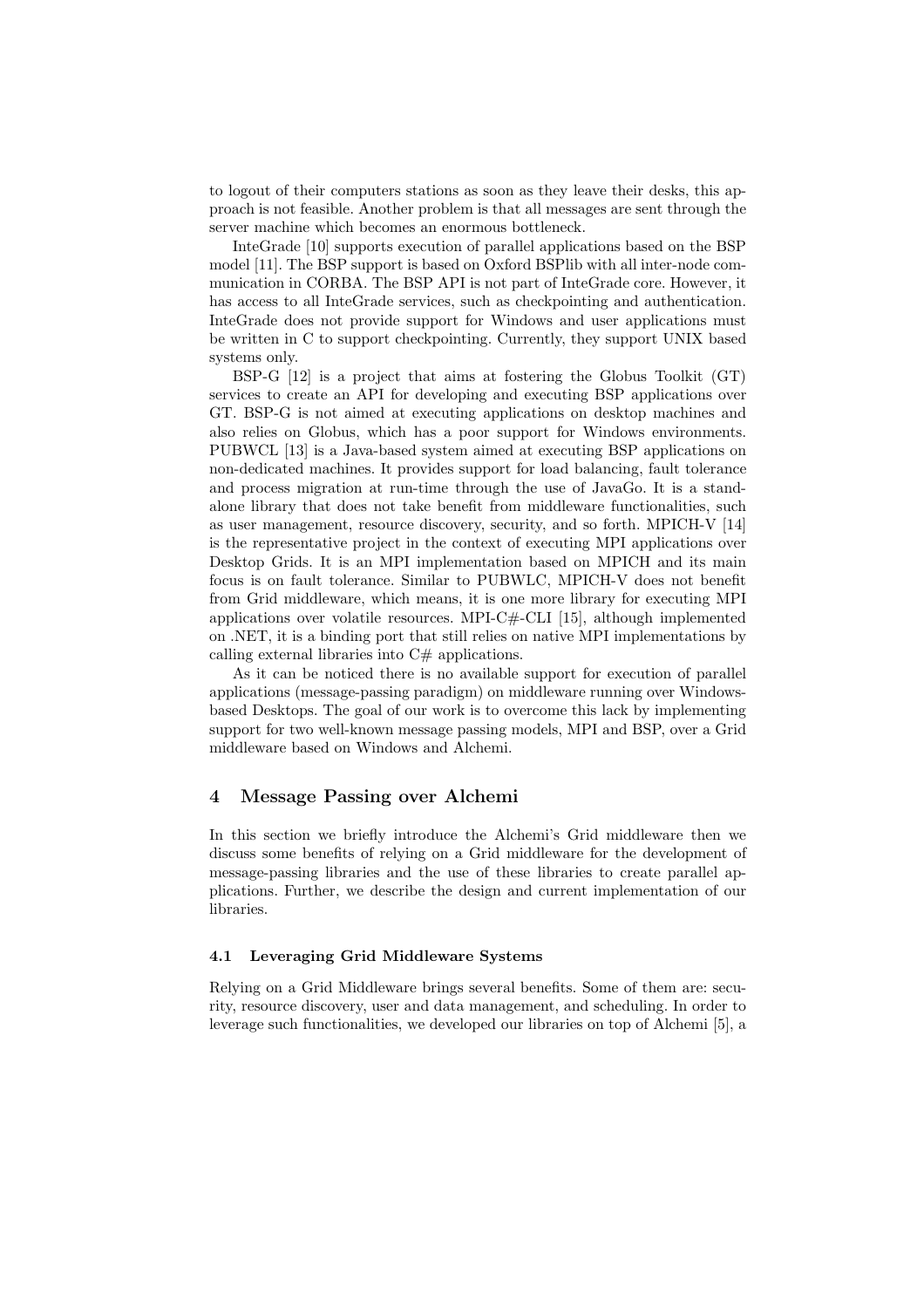Windows-based Desktop Grid computing middleware implemented on Microsoft .NET platform. Alchemi is designed to be user friendly without sacrificing power and flexibility. It provides run-time machinery and a programming environment (API), which is required to construct Desktop Grid applications. It also supports execution of cross-platform applications via Web Services submission. The Alchemi middleware relies on the client-server model—a manager is responsible for coordinating the execution of tasks sent by the executors (desktop machines).

The key features supported by Alchemi are Internet-based clustering of desktop computers without a shared file system, federation of clusters to create hierarchical cooperative grids, dedicated or non-dedicated (voluntary) execution by clusters and individual nodes, grid thread programming model (fine-grained abstraction), and a Web Services interface to support a grid job model (coarsegrained abstraction) for cross-platform interoperability (e.g. for creating a global and cross-platform grid environment using a custom resource broker component).

Regarding to the use of APIs, it is important to point out that most of the BSP and MPI libraries are implemented to be used in C, C++ and FORTRAN languages. On these implementations developers must work on low level data types and provide several parameters, such as array of bytes, array size, and array data type for some functions. As we are working top of .NET framework, all these parameters can be reduced to a single object. Another advantage concern to the developers of parallel applications. They can use high level languages supported by the .NET, such as  $C#$ ,  $C++$ ,  $J++$ , Visual Basic, and Python.

#### 4.2 Message Passing Implementation

In this initial implementation we provide the basic functions for MPI library and the BSP model. Some of these functions are very similar for both MPI and BSP. Below are the main functions we have implemented for MPI and BSP:

- 1. MPI Init/bsp begin message passing initialization method.
- 2. MPL Finalize/bsp\_end message passing finalization method.
- 3. MPI\_Comm\_size/bsp\_nprocs returns the total number of processes.
- 4.  $MPI\_Comm\_rank/bsp\_pid$  returns the process identifier.
- 5. MPI Send/bsp\_send sends data to a remote node.
- 6. MPL  $Recv/bsp$  move reads the local receiving buffer.
- 7. MPI\_Barrier/bsp\_sync synchronizes the processes.
- 8.  $MPI\_Bcast/bsp\_bcast$  sends data to multiple processes.

Note that even though these functions are very similar, they have some peculiarities for each model. For instance, the MPI Send function allows defining the type of the message but the *bsp\_send* does not. Taking this into account we have designed a single core architecture that is used by both environments. The send and receive (move) functions, as well as, rank (pid), init (begin), finalize (end), and so forth are implemented in a core library and a wrapper is used to keep up with differences in the function signatures for each specification that was implemented.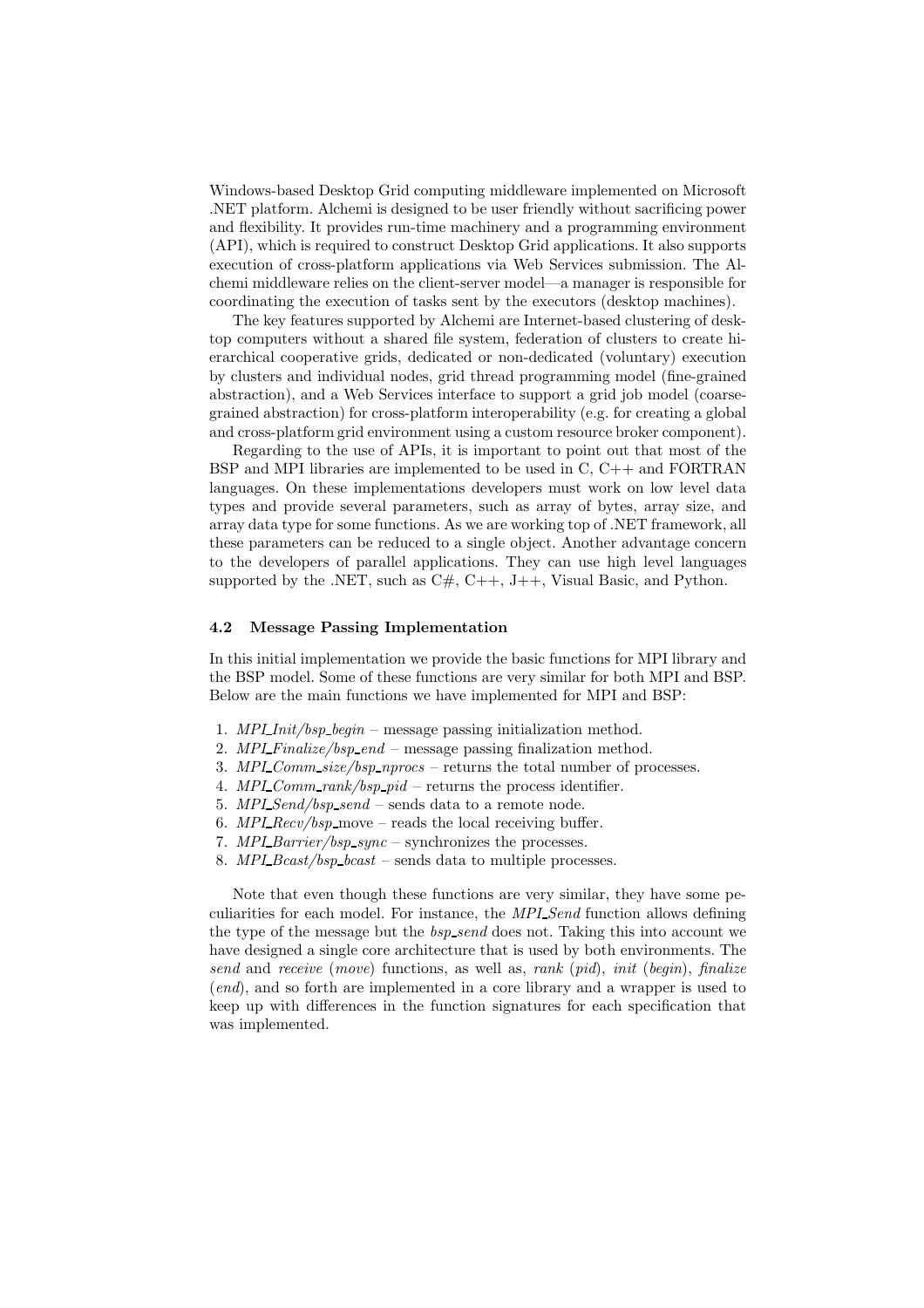Initialization and Finalization of processes. When a process starts the message passing initialization method it contacts the Alchemi manager to register it on a table of processes where the rank (process id) is created for each one. This table keeps the identification of each process: the process id, the process IP address and the process port where they are listening to new connections. This identification is required to allow the processes to find each other during the execution. Once a process executes the finalization procedure it contacts the manager to remove itself from the table.

Sending messages. To keep up to differences between the send messages method on the libraries and to simplify our development we have created a class that encapsulates all parameters defined on both send methods. An object of this class is passed as a parameter to our send method that is responsible for sending the message to the remote process. The broadcast methods are a variant of the send method. When the message passing finalization method is called the process id is removed from the managers executor table and its listener for new connections is closed.

Synchronization barriers. MPI barriers are used only to synchronize the execution of application processes. However, on BSP they are responsible for managing the execution of supersteps. In our implementation the master process, who usually receives the process identification zero, is responsible for controlling the synchronization barriers. When the master process calls the synchronization procedure, it checks whether all executor signaling messages have been received. If not, it locks itself, waiting for the signal of the other processes. When a slave process calls the synchronization procedure, it sends the master process a signal message and it remains locked. When the master process receives the signal messages from all processes, it sends a message back to all others processes in order to release them to continue the execution (in BSP, the next superstep). After this, the master also continues its execution.

Receive operation. The receive operation on MPI and BSP are similar but with a peculiarity. In MPI a process can read a message from any part of the receiving buffer queue. Using the MPI receive function it is possible to specify the source process (who sent that message) and also the type of the message (a tag to identify a message). But in BSP processes can only read from the first position of their receiving buffer.

### 4.3 Integration with Alchemi environment

Alchemi supports two application models: Thread Model and Job model [16]. The Thread Model is used for applications developed natively for Alchemi (by using Alchemi API). The model defines two main classes: GThread and GApplication. A GApplication is a set of GThreads and a GThread is a unit of execution. The Job Model has been designed to support legacy applications (those not developed by Alchemi SDK). Every executor that executes a legacy application receives a Job object for processing. In our case we make use of the GApplication class. Therefore, the input and output data management and submission of the processes to each executor are responsibility of Alchemi.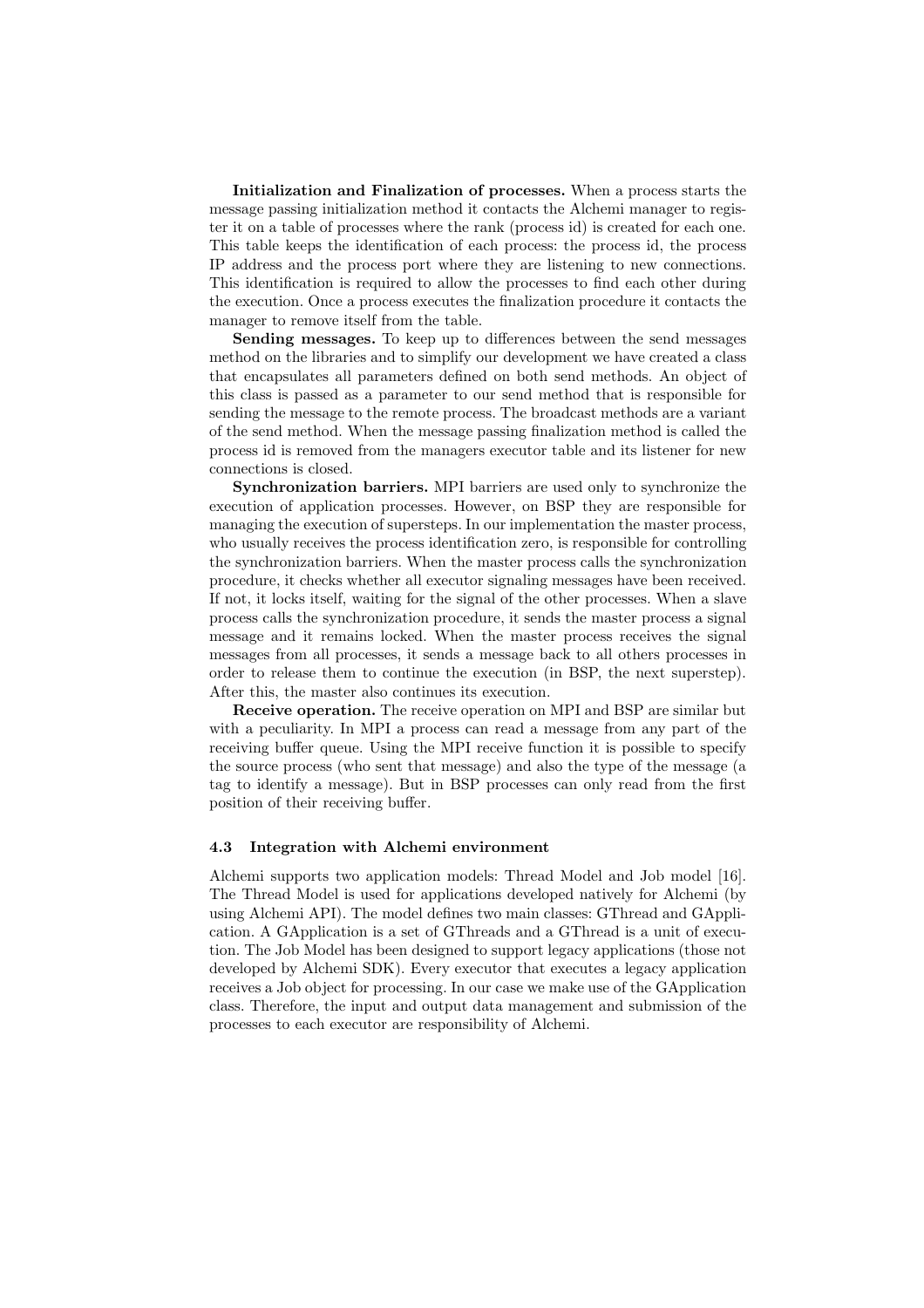In order to execute a parallel application, usually users provide the number of processes and the application name. Other options such as machine files, standard error and output can also be used in other implementations (e.g. MPICH). We support the same features but with different approaches. We developed the BSPRun and MPIRun for submission of BSP and MPI applications, respectively. Because we have the same library supporting both implementations, these runners are only a wrapper for our main runner application that is responsible for calling the GApplication that then creates input and output files and submit our library and the parallel application for execution. When the manager receives these data it defines on which machines the application should run (based on a schedule algorithm) and then send the data to executors.

In cluster computing environments, in general, there is a resource manager responsible for creating a list of machines the user can rely to run the application. In our case, Alchemi (Manager) is responsible for finding and selecting the machines. Thus, the runner simply assigns the processes from a list of machines received by the Manager. This process is completely transparent for the users. They only need to specify the number of processes. The steps to execute message-passing applications on Alchemi are basically the same to execute the parameter sweep applications already supported by Alchemi. However, the users now make use of the runners responsible for loading the message passing libraries. There are four main steps to execute the parallel applications into Alchemi Grid middleware:

- 1. User submits an application to Alchemi Manager (in our case an MPI or a BSP application using MPIRun or BSPRun respectively) by specifying the number of machines and the application.
- 2. Alchemi Manager selects the nodes to run the application.
- 3. The executors (Alchemi nodes) start to run the application (in our case the nodes communicate with each other).
- 4. The results are sent back to the user, through the Manager, that saves them in files, one for each process.

# 5 Performance Evaluation

In order to evaluate our MPI and BSP implementation on Alchemi, we setup an environment, composed of 9 machines (Dell OPTIPlex GX 2f0 Pentium IV 3.40 GHz, 1.5 G of RAM and 100 Mbps network device running Windows XP SP2 and .NET 2.0) connected by a 100 Mbps switch. Moreover, to compare our libraries with a well-known message passing implementation, we also performed our experiments using MPICH2 v1.0.4, over Cygwin 1.5.X and GCC 3.4, on the same Windows machines. We executed an application for multiplication of matrices in order to measure the speed up of both libraries. In this application the master process assigns one matrix and also a portion of the second matrix to each one of the slave processes. In the MPI application, the slave process can compute data as soon as it receives the work from the master. In the case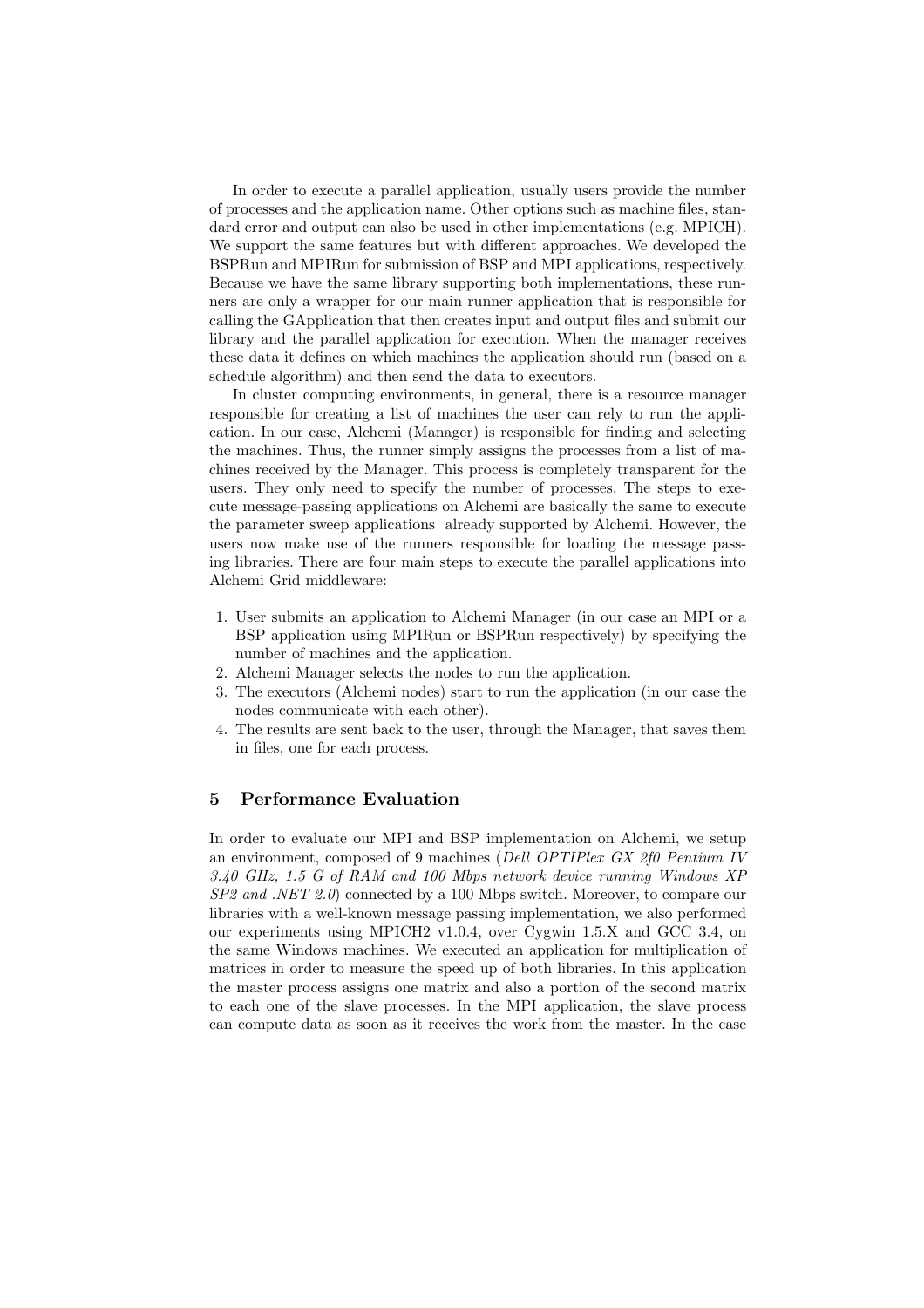of the BSP application, all slave processes must receive the work and synchronize for then to be able to start the computation. The implementations are also different in regarding to receiving the results from slave processes. In the MPI application, the master process can receive the results from any slave as soon as a slave finishes the execution. In the BSP application, all slaves must finish the execution, send the results to the master and synchronize before the master has access to the work done. In our experiments we varied the matrix dimension size, as well as the number of processors—the master that distributes the work and collects the results is not taking into account as an executor. We performed the experiments on three different matrix sizes. In Figure 1 (a) we can observe that until 4 slave processes, MPICH provides better results than our implementation, but after that, the MPI over Alchemi provides a better speedup. In Figures 1 (b) and (c) MPICH overcomes our BSP and MPI libraries. However, we can observe that the results regarding MPICH and MPI over Alchemi are considerably similar.



Fig. 1. Evaluation performance results for .NET-based Message Passing.

We also measure the latency of sending messages between two processes through the "ping-pong" application. From Figure 1 (d) we can observe that for small packets MPICH provides a better performance compared to our implementation. However, as soon as the packet size is increased, both implementations present the same performance.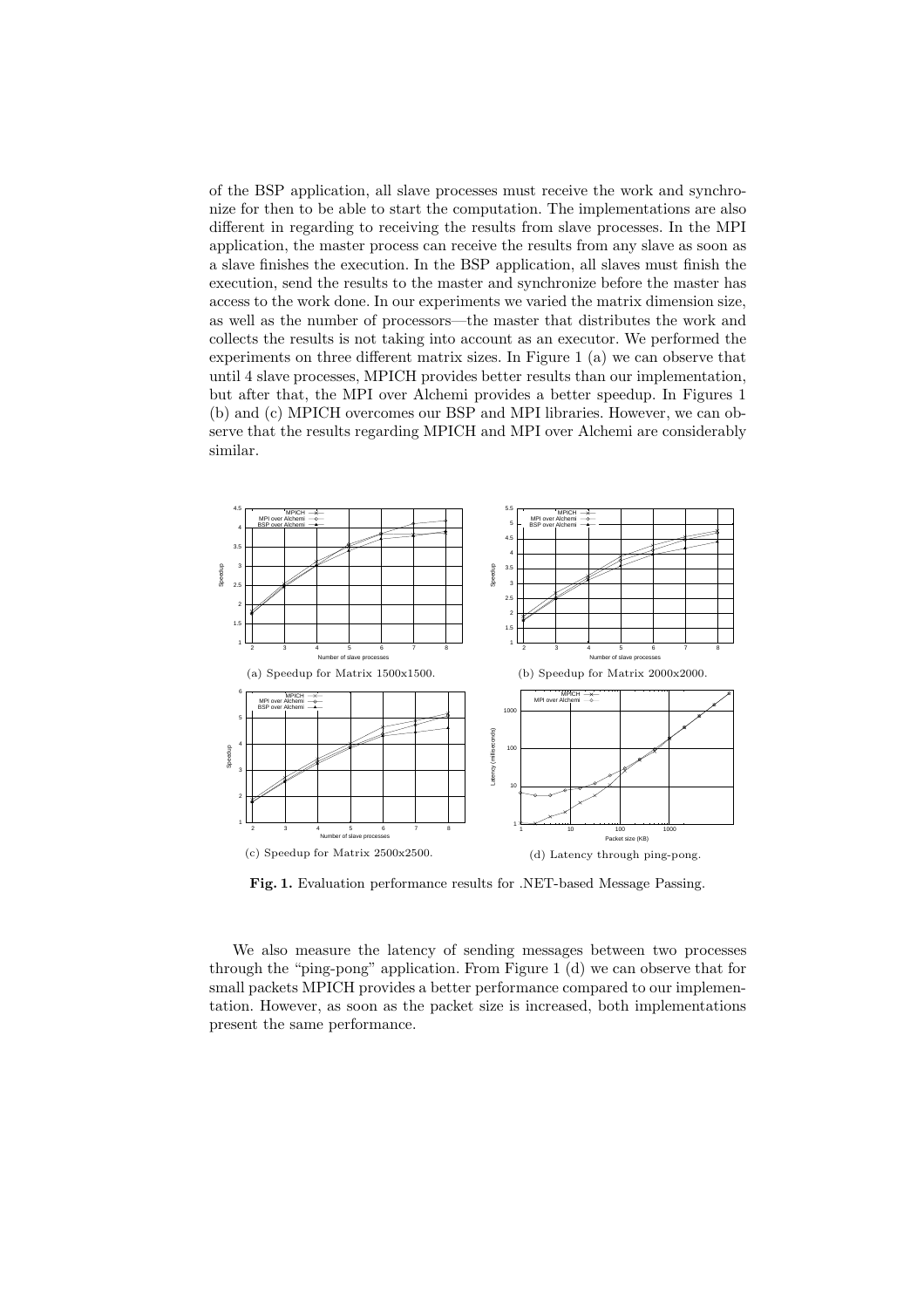From these experiments we can conclude that although MPICH overcomes the performance of our libraries in most cases, the benefits are not expressive, in particular in the matrix multiplication. Therefore we argue that the BSP and MPI implementations over Alchemi are a very attractive alternative to develop message passing applications over desktop machines.

# 6 Conclusion and Further Work

Many talk about leveraging use of idle desktop machines at University laboratories, organizations and homes to increase the computational power and use it for running all sorts of applications, for instance, parallel systems. However the solutions presented so far are based on operating systems not used by these desktop machines, at least on its majority, it is widely known those machines run over Windows. Therefore, there is a clear need for better supporting of parallel applications on the Windows environment.

In this paper we presented our effort to overcome this problem. We described the design, implementation details, and a performance evaluation of two message passing interface libraries over a .NET-based Desktop Grid middleware. We also emphasized the importance of developing the libraries upon a Grid middleware due to the several services that can be leveraged to simplify both the implementation of message passing libraries and their applications. One could argue that the use of MPICH with a cluster resource manager is a better solution in this environment. However, different from Alchemi, existing resource managers are not designed to work with desktop machines, having some limitations such as relying on a shared file system. For instance, in MPICH, the parallel program must be copied manually to each single machine that will be part of execution. In our case, as we leverage the Alchemi infrastructure, this is not required. Alchemi is responsible for sending the user programs to the machines and collecting the results transparently. Also, in our case, as we are working on top of .NET framework, several programming languages supported by the platform, such as C#, C++, J++, Visual Basic, Python, and COBOL can be used.

For future work we intend to perform experiments using more machines and other applications, as well as comparing with other existing implementations in order to have a better evaluation of our implementation. Also we will investigate the checkpointing support through the use of serialisable objects and existing solutions to handle the firewall problems in order to enable multi-site execution. We encourage researchers interested in using Desktop machines for executing MPI or BSP applications to download our libraries and examples at the Alchemis website—http://www.alchemi.net.

### Acknowledgement

We would like to thank Krishna Nadiminti, Jia Yu, and anonymous reviewers for their helpful comments.